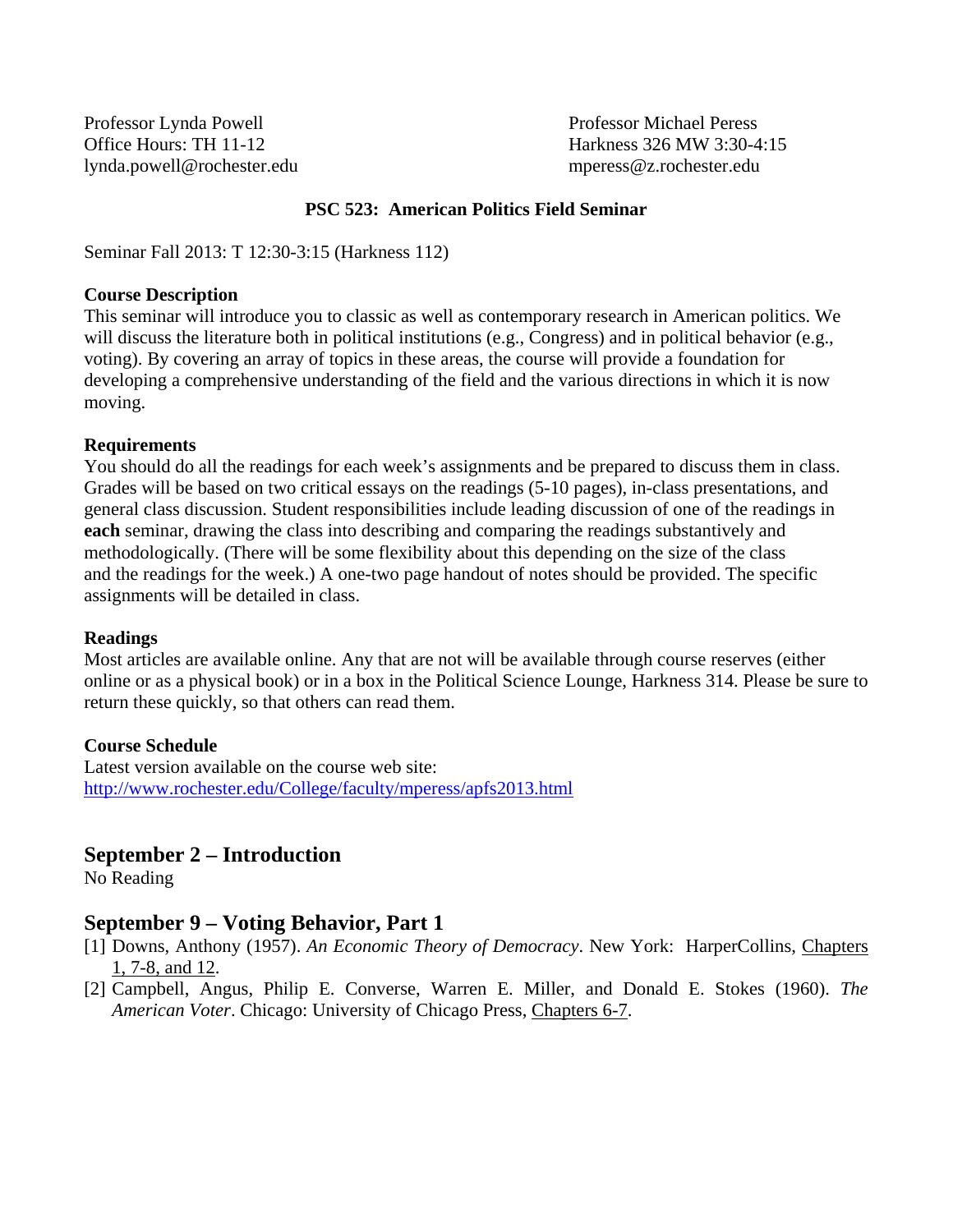- [3] Converse, Philip E. (1964). "The Nature of Belief Systems in Mass Publics." In *Ideology and Discontent*, ed. David E. Apter. New York: Free Press, Pages 206-231.
- [4] Ansolabehere, Stephen, Jonathan Rodden, and James M. Snyder (2008). The Strength of Issues: Using Multiple Measures to Gauge Preference Stability, Ideological Constraint, and Issue Voting. *American Political Science Review* 102:215-232.

# **September 16 – Voting Behavior, Part 2**

- [1] Alesina, Alberto, and Howard Rosenthal (1995). *Partisan Politics, Divided Government, and the Economy*, Chapter 3, 6, and 7.
- [2] Lau, Richard R. and David P. Redlawsk (1997). Voting Correctly. *American Political Science Review* 91: 585-98.
- [3] McKuen, Michael B., Robert S. Erikson, James A. Stimson (1992). Peasants or Bankers? The American Electorate and the U.S. Economy. *American Political Science Review* 86:597-611.
- [4] Zaller, John (2004). "Floating Voters in U.S. Presidential Elections." In *Studies in Public Opinion: Attitudes, Nonattitudes, Measurement Error, and Change*, ed. William E. Saris and Paul M. Sniderman. Princeton, NJ: Princeton University Press.

# **September 23 – The Media**

- [1] Iyengar, Shanto (1987). Television News and Citizens' Explanations of National Affairs. *American Political Science Review* 81:815-832.
- [2] Lenz, Gabriel S. (2009). Learning and Opinion Change, Not Priming: Reconsidering the Priming Hypothesis. *American Journal of Political Science* 53:821-837.
- [3] Gerber, Alan S., James G. Gimpel, Donald P. Green, and Daron R. Shaw (2011). How Large and Long-lasting are the Persuasive Effects of Television Campaign Ads? Results from a Randomized Field Experiment. *American Political Science Review* 105:135-150.
- [4] Huber, Gregory A. and Kevin Arceneaux (2007). *Identifying the Persuasive Effects of Presidential* Advertising. *American Journal of Political Science* 51:957-977.

# **September 30 – Representation**

- [1] Miller, Warren E., and Donald E. Stokes (1963). Constituency Influence in Congress 57:45-56.
- [2] Fiorina, Morris P., Samuel J. Abrams, and Jeremy C. Pope (2005). *Culture War? The Myth of a Polarized America*. New York: Longman, Chapters 2 and 4.
- [3] Abramowitz, Alan I. and Kyle L. Saunders (2008). Is Polarization and Myth?. *Journal of Politics* 70:542-555.
- [4] Lax, Jeffrey R., and Justin H. Phillips (forthcoming). The Democratic Deficit in the States. Forthcoming in *American Journal of Political Science*.
- [5] Gillens, Marin (2012). *Affluence and Influence: Economic Inequality and Political Power in America. Princeton: Princeton University Press*. Chapters 2 and 3.

# **October 14 – The Electoral Connection**

- [1] Fenno, Richard F. (1977). U.S. House Members in Their Constituencies: An Exploration. *American Political Science Review* 71:883-917.
- [2] Mayhew, David R. (1974). *Congress: The Electoral Connection*. New Haven: Yale University Press.
- [3] Jacobson, Gary C. (1989). Strategic Politicians and the Dynamics of U.S. House Elections, 1946-86. *American Political Science Review* 83:773-793.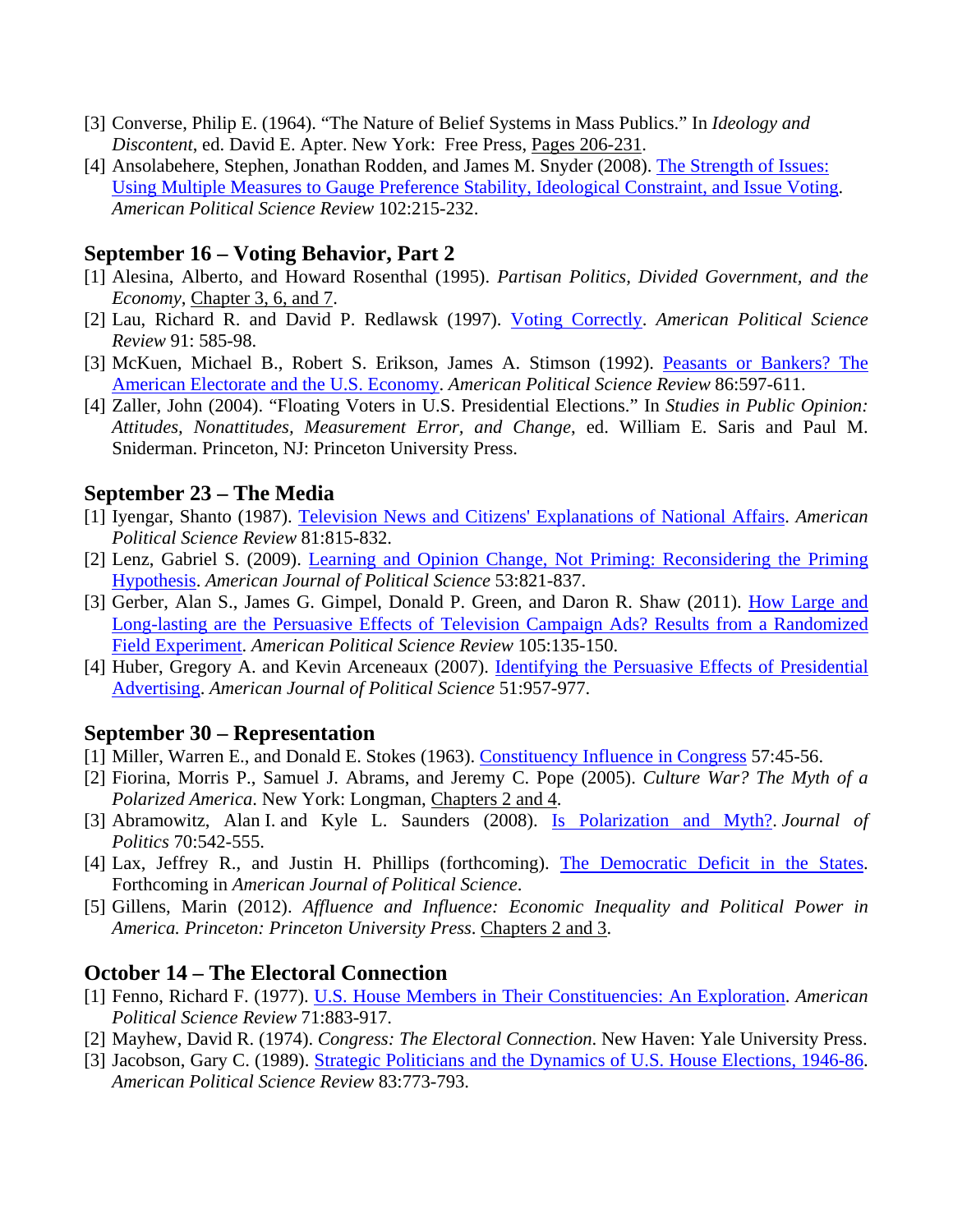[4] Gerber, Alan (1998). Estimating the Effect of Campaign Spending on Senate Election using Instrumental Variables. American Political Science Review 92:401-411.

# **October 21 – Congress, Part 1**

- [1] Binder, Sarah (1996). The Partisan Basis of Procedural Choice: Allocating Parliamentary Rights in the House, 1789-1990. *American Political Science Review* 90:8-20.
- [2] Cox , Gary W., and Matthew D. McCubbins (2005). *Setting the Agenda: Responsible Party Government in the U.S. House of Representatives*. Cambridge: Cambridge University Press, Chapters 2 and 5.
- [3] Poole, Keith T. and Howard Rosenthal (1997). Congress: A Political Economic History of Roll Call Voting. New York: Oxford University Press. Chapter 3.
- [4] Richman, Jesse (2011). Parties, Pivots, and Policy: The Status Quo Test. *American Political Science Review* 105:151-165.

# **October 28 – Congress, Part 2**

- [1] Fenno, Richard F. (1973). *Congressmen in Committees*. Boston: Little, Brown, Chapters 1-2.
- [2] Hall, Richard L. (1987). Participation and Purpose in Committee Decision Making. *American Political Science Review* 81:105-27.
- [3] Cox , Gary W., and Matthew D. McCubbins (1993). *Legislative Leviathan*. Berkeley: University of California Press, Chapters 7 and 10.
- [4] Krehbiel, Keith (1991). *Information and Legislative Organization*. Ann Arbor: University of Michigan Press, Chapters 2 and 3.

# **November 5 – Race and Gender**

- [1] Shotts, Kenneth W. (2002). Gerrymandering, Legislative Composition, and National Policy Outcomes. *American Journal of Political Science* 46:398-414.
- [2] Washington, Ebonya (2006). How Black Candidates Affect Voter Turnout. *Quarterly Journal of Economics* 121:973-998.
- [3] Lawless, Jennifer L, and Kathryn Pearson (2008). The Primary Reason for Women's Underrepresentation? Reevaluating the Conventional Wisdom. *Journal of Politics* 70:67-82.
- [4] Anzia, Sarah F., and Christopher R. Berry (2011). The Jackie (and Jill) Robinson Effect: Why Do Congresswomen Outperform Congressmen? *American Journal of Political Science* 55:478-493.

# **November 12 – The Presidency**

- [1] Neustadt, Richard E. (1990). *Presidential Power and the Modern Presidents*. New York: Free Press, Chapters 3-5.
- [2] Kernell, Samuel (1993). *Going Public: New Strategies of Presidential Leadership*. 2nd ed. Washington: CQ Press, Chapters 1-2.
- [3] Cameron, Charles M. (2000). *Veto Bargaining: Presidents and the Politics of Negative Power*. Cambridge: Cambridge University Press, Chapters 4 and 6.
- [4] Canes-Wrone, Brandice, William G. Howell, and David E. Lewis (2008). Toward a Broader Understanding of Presidential Power: A Reevaluation of the Two Presidencies Thesis. *Journal of Politics* 70:1-16.